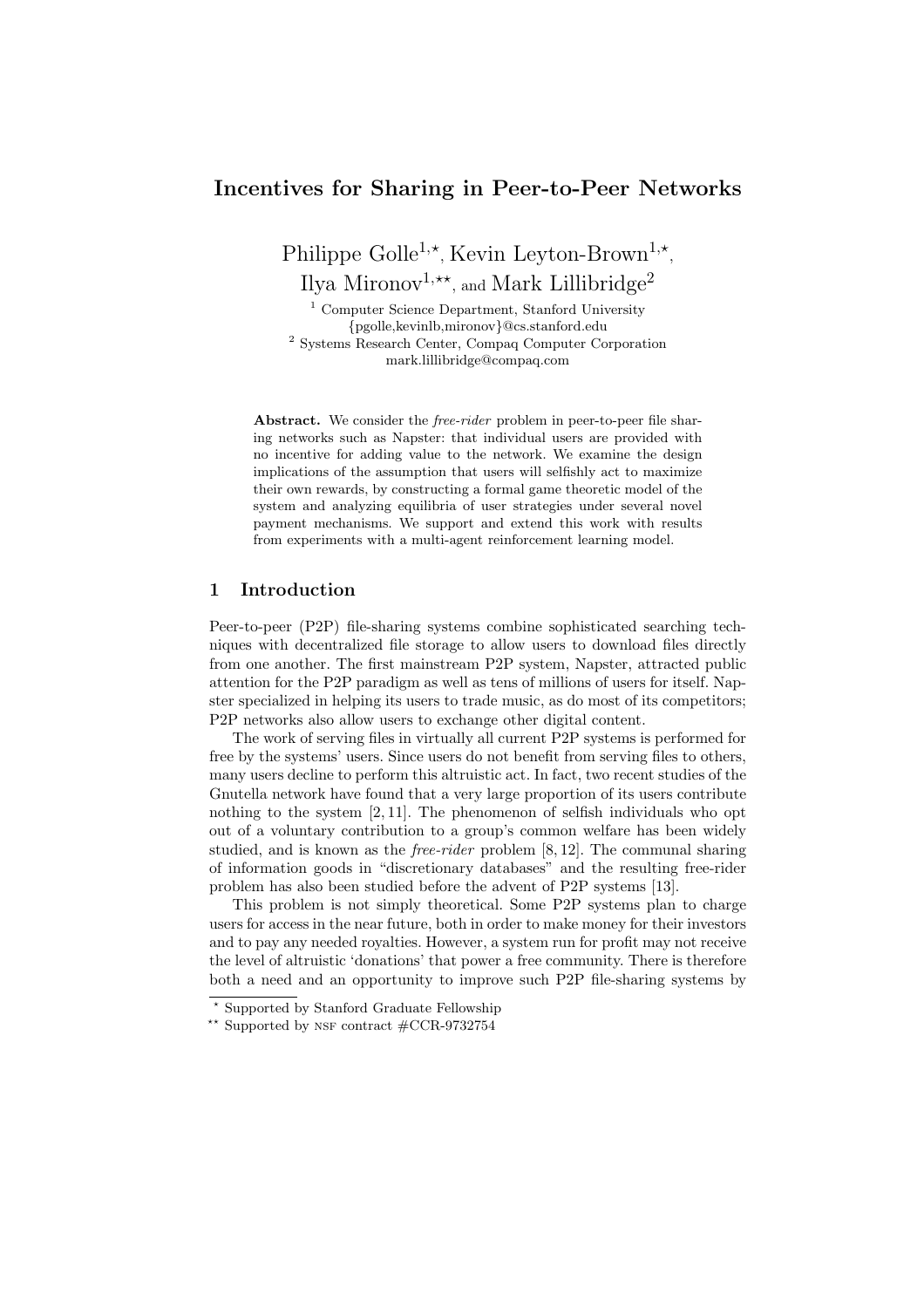using an incentive scheme to increase the proportion of users that share files, making a greater variety of files available. This would increase the system's value to its users and so make it more competitive with other commercial P2P systems.

In the following section, we introduce our formal game theoretic model. Section 3 describes the Napster system, which we use as a motivating example throughout this paper. In sections 4 and 5, we propose two classes of novel payment mechanisms, analyzing user strategies and the resulting equilibria. Finally in section 6, we use a multi-agent reinforcement learning model to validate our analytical results and to explore further properties of our mechanisms.

## **2 Problem Definition**

We turn to a more formal, game theoretic characterization of the problem. (Readers unfamiliar with game theoretic analysis may consult [5, 10].) First, we describe the game that we use to model the file sharing scenario during one time period (e.g., one month).  $n$  agents participate in the system; we denote them  $a_1,\ldots,a_n$ . Each agent  $a_i$ 's strategy, denoted  $S_i = (\sigma,\delta)$ , consists of two independent actions:

- 1. **Sharing:** Agents select what proportion of files to share. In our model, sharing takes three levels:  $\sigma_0$  (none),  $\sigma_1$  (moderate) or  $\sigma_2$  (heavy).
- 2. **Downloading:** Each agent must also determine how much to download from the network in each period. We model downloads with agents choosing between three levels:  $\delta_0$  (none),  $\delta_1$  (moderate) or  $\delta_2$  (heavy).

## **2.1 Agent Utility**

Agents' utility functions describe their preferences for different outcomes. The following factors concern agents:

- **Amount Downloaded (AD):** Agents get happier the more they download.
- **Network Variety (NV):** Agents prefer to have more options from which to select their downloads.
- **Disk Space Used (DS):** There is a cost to agents associated with allocating disk space to files to be shared.
- **Bandwidth Used (BW):** Similarly, there is a cost to agents associated with uploading files to the network.
- **Altruism (AL):** Some agents derive utility from the satisfaction of contributing to the network.
- **Financial Transfer (FT):** Agents may end up paying money for their usage of the network, or conversely they may end up getting paid.

We assume that agents have quasilinear utility functions; that is, each agent's utility functions is a sum of arbitrary functions, each of which maps one of the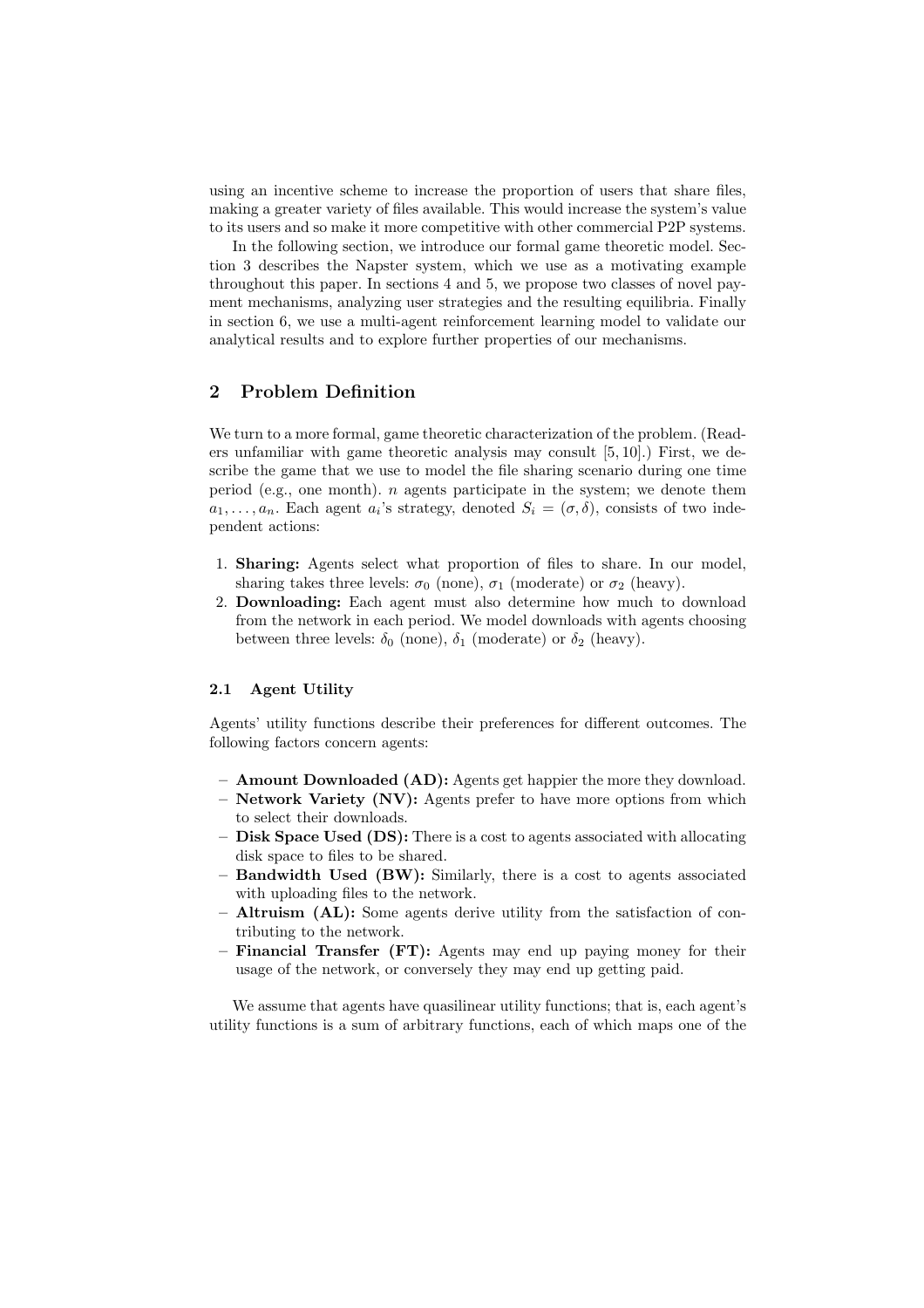above variables to a dollar value. Furthermore, we assume that agents are riskneutral, and so agents' utility for money is linear. We can thus write the equation for agent  $a_i$ 's utility function as:

$$
U_i = [f_i^{AD}(AD) + f_i^{NV}(NV) + f_i^{AL}(AL)] - [f_i^{DS}(DS) + f_i^{BW}(BW)] - FT.
$$

Each  $f$  function is concerned with a particular variable (e.g., bandwidth used) and an agent; it describes that agent's preference for different values of the variable, in money. There is no f function for the variable  $FT$  because this variable represents an amount of money that is transferred to or from the agent. Without restricting ourselves to particular  $f$  functions, we can make several observations that justify the signs of the terms above. First,  $f^{AD}$ ,  $f^{NV}$  and  $f^{AL}$ must be monotonically increasing, with minimum value 0, as these variables only ever contribute positive utility. Likewise, DS and BW only contribute negative utility, explaining the subtraction of  $f^{DS}$  and  $f^{BW}$  above. Finally, we make two assumptions about agents' relative preferences for different outcomes:

$$
f^{AD}(k) > k\beta \tag{1}
$$

$$
f^{DS}(k) + f^{BW}(k) < k\beta \tag{2}
$$

First, in inequality (1) we assume that the monetary equivalent of the utility agents gain from downloading files at level k is more than  $k\beta$ , for some constant β. Second, in inequality (2) we assume that the monetary cost to agents of sharing files at level k and uploading them at level k is less than  $k\beta$ .

We say that two agents  $a_i$  and  $a_j$  have the same type if they have the same utility function; i.e., if  $f_i = f_j$  for all five f functions. To simplify our game theoretic analysis in the first part of this paper we often make the assumption that all agents have the same type. In section 6 we approach the file sharing problem experimentally; this approach allows us to discuss the convergence of agent strategies under a wide variety of different agent types.

### **2.2 Equilibria**

As is central to any game theoretic model, we assume that agents are economically rational: they act to maximize their expected utility, given their beliefs about the actions that other agents will take and their knowledge about the way that their payoffs are calculated. We denote the joint strategies of all agents as  $\Sigma = \{S_1 \dots S_n\}$ . Following the usual definition, we say that  $\Sigma$  is a weak Nash equilibrium when no agent can gain by changing his strategy, given that all other agents' strategies are fixed. Similarly,  $\Sigma$  is a *strict Nash equilibrium* when every agent would be strictly worse off if he were to change his strategy, given that all other agents' strategies are fixed. Finally, an agent has a dominant strategy if his best action does not depend on the action of any other agent.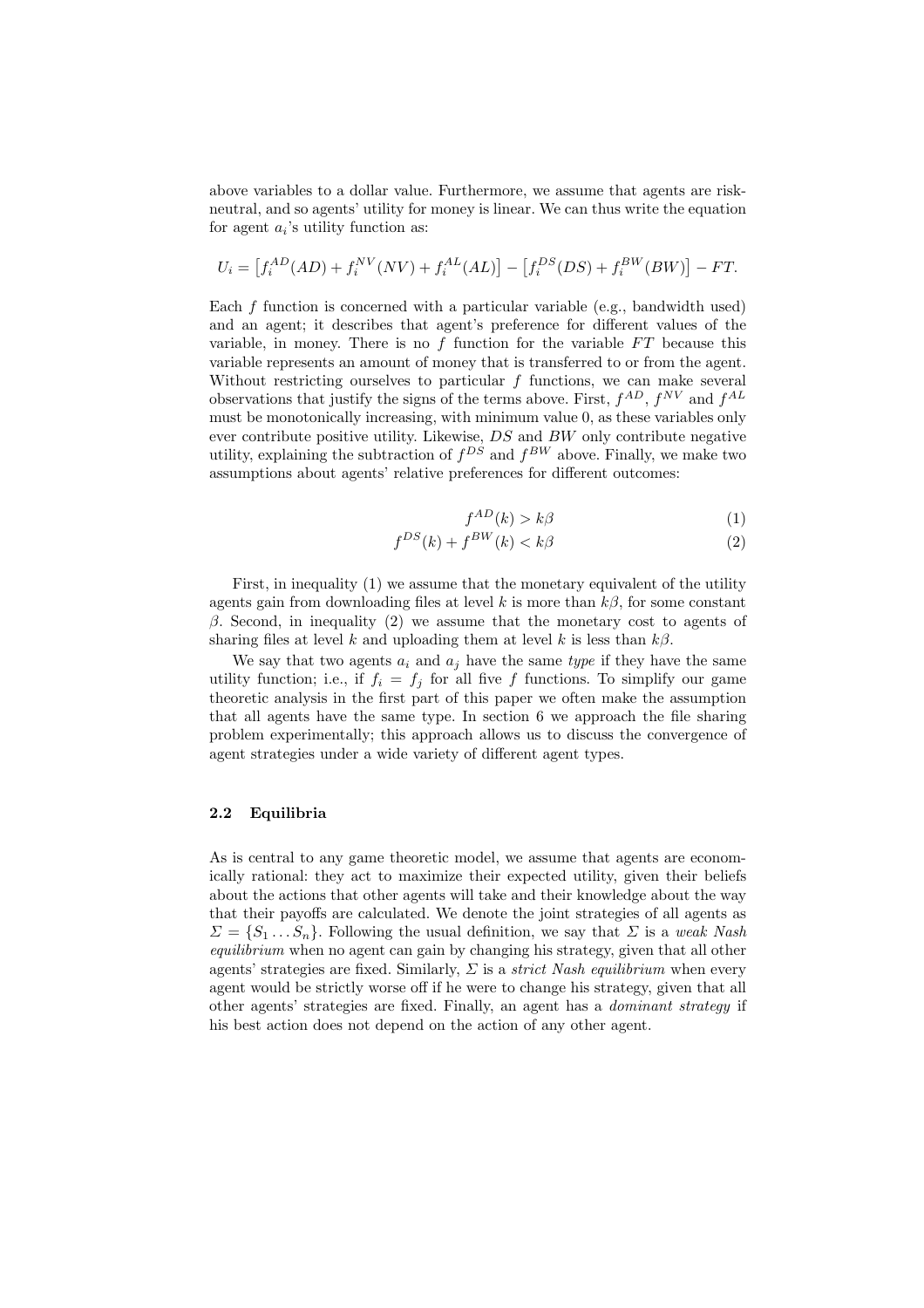#### **2.3 Assumptions and Observations**

In our analysis, we restrict ourselves to file sharing systems that make use of centralized servers. These servers maintain a database of the files currently available on the network and connect download requests with available clients.

We assume that the servers are able to determine the identities of files provided by users, which may be needed both to pay royalties to the appropriate copyright holders and to detect users who make false claims about the files they share. File identification may be achieved by a cryptographic watermarking scheme [1, 7]; alternately, users who spoof files could be penalized.

One likely payment model for peer-to-peer systems is a flat rate membership fee. We do not explicitly consider this option anywhere in the discussion that follows, as it has no impact on the equilibria that arise from any mechanism (although it can affect agents' decisions about participation). All the mechanisms discussed here are *compatible* with the addition of flat rate pricing; note especially that the fact that flat fees are unrelated to agents' behavior implies that such pricing does not help avoid a free-rider problem.

## **3 The Napster System**

We analyze the Napster system that operated from May 1999 through July 2001, since it is probably the best-known peer-to-peer application. This is one of the simplest system that can be represented by our model: regardless of the actions of agents, Napster imposes no financial transfers. Using the model described in section 2, we start with an equilibrium analysis that disregards the 'altruism' component of agents' utility functions; we then go on to consider altruism.

Unsurprisingly,  $\Sigma = \{(\sigma_0, \delta_2), \ldots, (\sigma_0, \delta_2)\}\$ is an equilibrium. As all agents have the same type, it is enough to analyze the choice made by a single agent. Assume that agents other that  $a_i$  follow the strategy  $S = (\sigma_0, \delta_2)$ , and consider agent  $a_i$ 's best response. Since  $a_i$  is not altruistic, his utility is strictly decreased by sharing files; he will thus choose the action  $\sigma_0$  which leaves his utility unchanged. Downloading will usually increase  $a_i$ 's utility; when no other agent shares his utility is zero regardless of how much he intends to download. We can therefore see that the strategy  $S = (\sigma_0, \delta_2)$  is dominant. If all other agents choose  $\sigma_0$  then S yields the same (maximal) payoff as  $(\sigma_0, \delta_0)$  and  $(\sigma_0, \delta_1)$ ; if any other agent does share then S yields strictly higher revenue than any other strategy. Because  $\Sigma$  is an equilibrium in dominant strategies, it is unique.

We have identified a unique equilibrium in which nothing is shared and there is nothing to download. Yet songs were plentiful and actively traded on Napster. We identify two reasons that users might have contributed. First, Napster offered its service free of charge and went to great lengths to foster a sense of community among its users, notably through such features as chat-rooms, a newsletter, and messaging between users. This may have been sufficient to encourage users to altruistically contribute resources that cost them very little. Second, Napster offered a (modest) disincentive for non-contribution: by default, the Napster client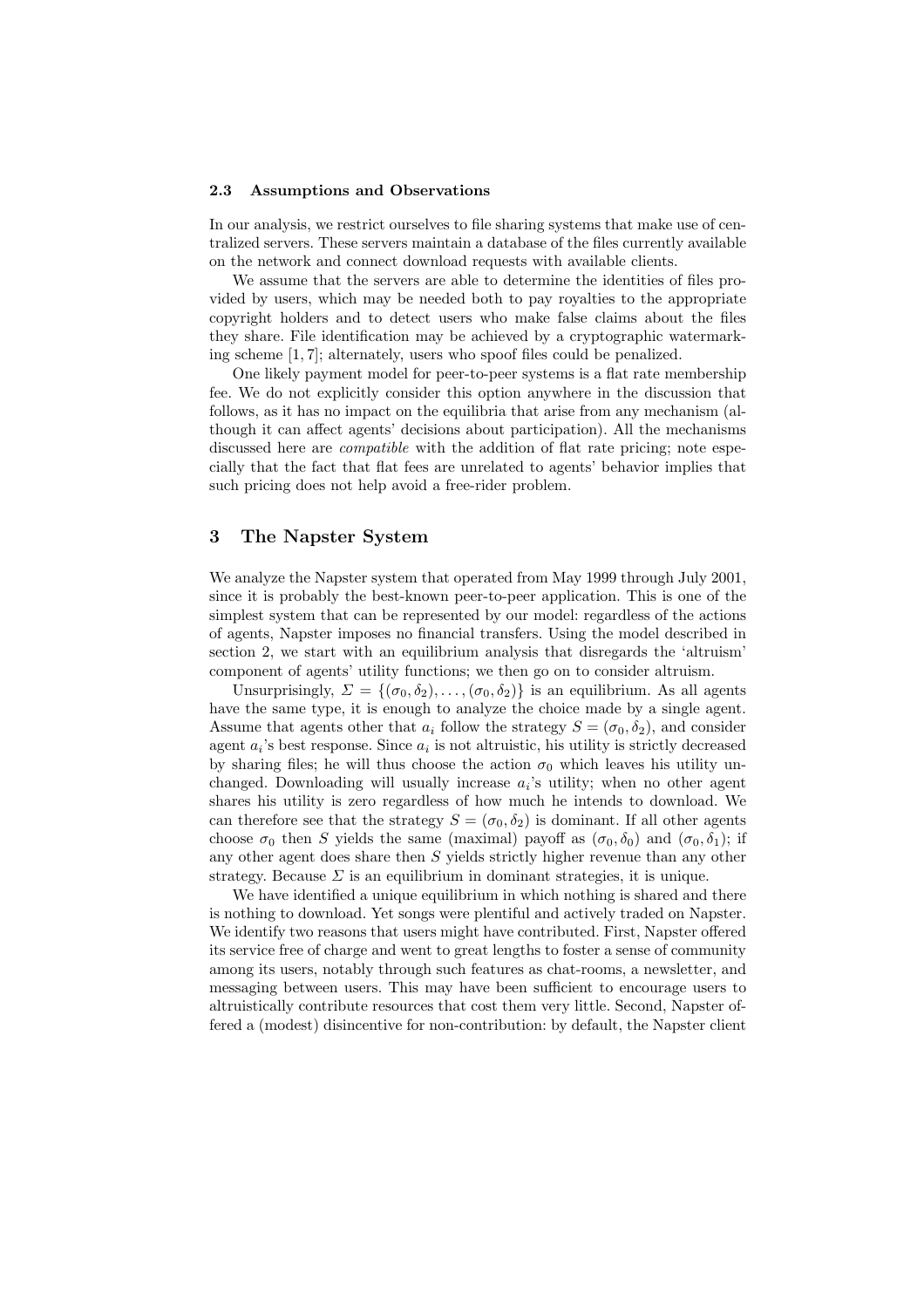shared all songs that an agent downloaded. This could be circumvented, but only by manually moving songs to another directory after download or explicitly shutting down the Napster service. Again, because the donation of resources cost users very little, many users may not have bothered to "opt out". We represent both of these incentives through the variable (AL).

In the analysis of this situation, we consider two types of agents. First, altruistic agents are those whose reward for altruistic behavior  $(AL)$  exceeds its cost in terms of disk space  $(DS)$  and expected bandwidth usage  $(BW)$ . We assume that f functions for these agents are such that they would prefer the action  $\sigma_2$  to either the action  $\sigma_1$  or  $\sigma_0$  regardless of the value of BW. These agents still gain utility from downloads: following an argument similar to the one given above,  $(\sigma_2, \delta_2)$  is a dominant strategy for altruistic agents. The second type of agents are those for whom the cost of altruistic behavior exceeds its benefit.<sup>1</sup> These agents are essentially the same as those described in the previous section: although they may receive some payment for altruistic behavior, it will be insufficient to alter their behavior. They thus have the dominant strategy given above:  $(\sigma_0, \delta_2)$ .

This analysis is arguably a description of the way users behaved on the Napster system. Some proportion of agents were sufficiently altruistic to share files and did so; other agents were not altruistic and shared nothing. Regardless of their level of altruism, agents were unrestrained in their downloads. This conclusion coheres with the empirical research cited in the introduction claiming that only a small proportion of Gnutella users share any files. Likewise, it supports our claim that Napster experienced a free-rider problem: regardless of the contributions of others, selfish agents had no incentive to share. As with all such problems, the situation in this case appears somewhat paradoxical, because all agents would be better off if they all shared (due to the resulting increase in  $NV$ , the variety of files available on the network) than they are under the unique equilibrium.

We now turn to an examination of several alternative mechanisms that overcome the free-rider problem through the imposition of financial transfers. In order to avoid relying on altruism we assume that agents have no altruistic motivation, and so drop the term  $f^{AL}(AL)$  from agents' utility functions from here until section 6, in which we present our experimental results. (Of course, all of our results also hold for agents motivated by altruism.)

## **4 Micro-Payment Mechanisms**

We wish to encourage users to balance what they take from the system with what they contribute. A natural approach is to charge users for every download and to reward then for every upload. In this section, we propose and analyze

<sup>&</sup>lt;sup>1</sup> More realistically, we could have assumed three types of agents: those whose level of altruism led them to take each of the three levels of sharing. We analyzed the simpler case to simplify the exposition; the analysis of the case with three agent types proceeds in the obvious way.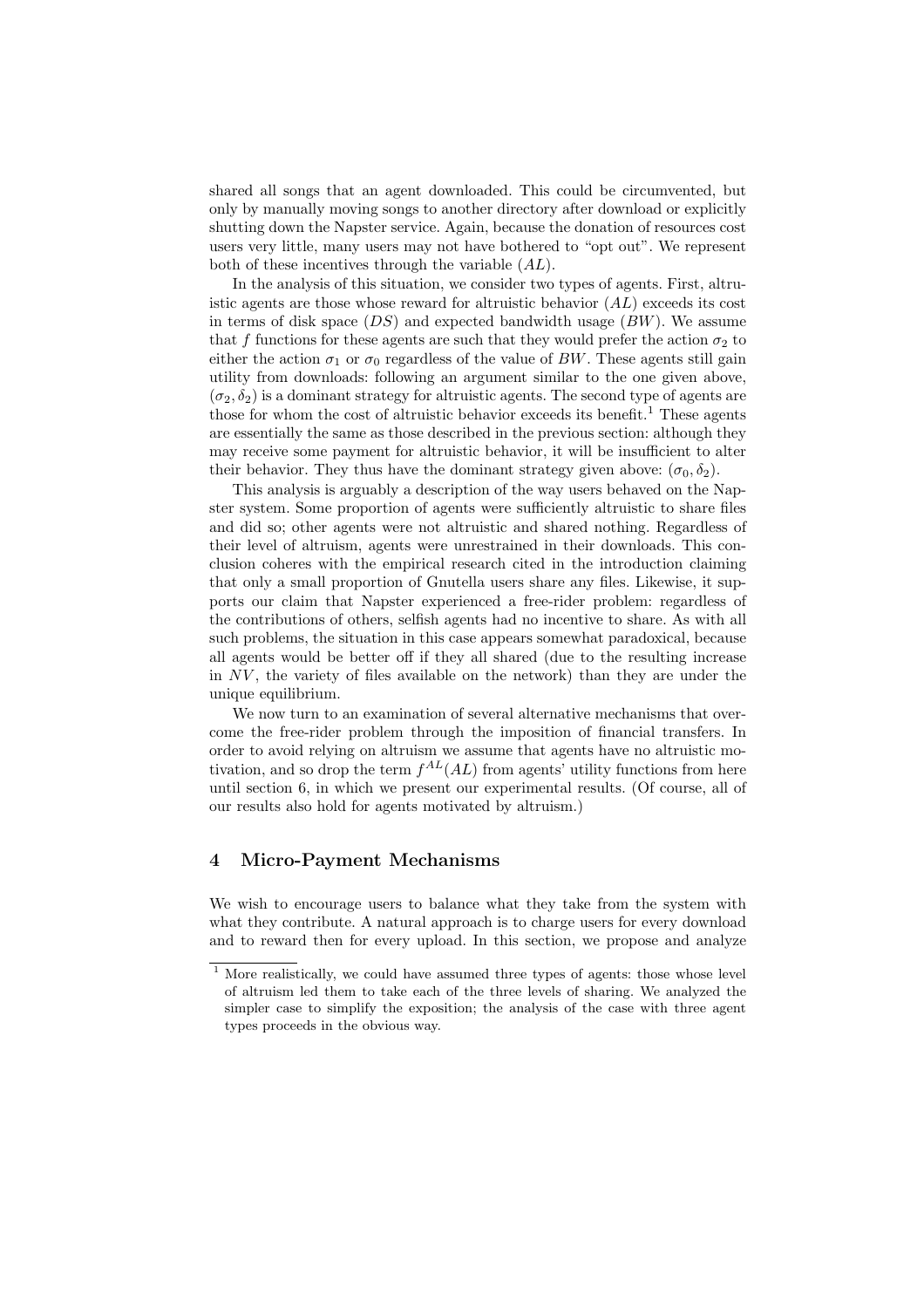a micro-payment mechanism designed according to this principle, as well as a variant of the basic mechanism.

We begin with a detailed description of our micro-payment mechanism. For each user the server tracks the number  $\delta$  of files downloaded, and the number  $v$ of files uploaded during the time period. The server is aware of all such transfers since it processes all download requests. Note also that there exist standard cryptographic protocols (fair exchange, [3]) to ensure that both parties agree on whether their exchange was aborted or ended successfully. At the end of each period, each user is charged an amount  $C = q(\delta - v)$ . We assume that q is linear with a coefficient  $\beta$  representing the cost/reward per file (e.g., \$0.05), and that the value of this coefficient is such that inequalities (1) and (2) hold. Note that the global sum of all micro-payments is 0; individual users, however, may make a profit by uploading more than they download.

Before considering the equilibria that arise under this mechanism, we must simplify it so that it can be represented in our model.<sup>2</sup> Let  $\sigma^{-i}$  be the total number of units shared by agents other than  $a_i$ , and  $\delta^{-i}$  be the total number of units downloaded by agents other than  $a_i$ . If agent  $a_i$  chooses the action<sup>3</sup>  $(\sigma_s, \delta_d)$  then we express the expected value of FT  $(a_i)$ 's expected payment to the system) as

$$
E[FT] = \beta \left( d - \delta^{-i} \frac{s}{\frac{n-2}{n-1} \sigma^{-i} + s} \right). \tag{3}
$$

This reflects the assumption that the central server matches downloaders uniformly at random with shared units, with the constraint that no agent will download from himself. Note that  $\beta$  is the coefficient representing the cost per net unit downloaded.

## **Proposition 1.**  $\Sigma = \{(\sigma_2, \delta_2), \ldots, (\sigma_2, \delta_2)\}\$ is a unique, strict equilibrium.

Sketch of proof. Inequality (1) states that  $f^{AD}(k) > k\beta$ . Therefore, agents have an incentive to download as much as possible—their marginal profit per file is reduced, as compared to the case discussed in section 3, but it remains positive. Thus  $\delta_2$  dominates  $\delta_1$  and  $\delta_0$ . If all agents other than  $a_i$  follow the strategy  $S = (\sigma_2, \delta_2)$ , and  $a_i$  follows the strategy  $S_i = (\sigma_s, \delta_2)$ ,  $a_i$  can calculate his expected utility for the different values of s: he will have  $E[FT] =$  $\beta\left(2-2(n-1)\frac{s}{2n-4+s}\right)$ . Given our assumption about the cost of uploading a file,  $a_i$  will strictly prefer the strategy  $S_i = (\sigma_2, \delta_2)$ ; thus  $\Sigma$  is a strict equilibrium. Now we show uniqueness of the equilibrium. Note that it is dominant for all agents to choose  $\delta_2$ , as described above. Thus  $\delta^{-i}$  is  $2n-2$  in all equilibria

<sup>2</sup> Although the following analysis makes explicit use of the fact that there are only three levels of sharing and of downloading possible, this restriction has been made only for ease of exposition; a similar (albeit more complicated) proof exists for any number of levels of sharing and downloading.

<sup>&</sup>lt;sup>3</sup> To simplify the exposition we assume that  $\sigma_s$  denotes sharing s units, and likewise  $\delta_d$  denotes downloading d units. This assumption is not needed for our results.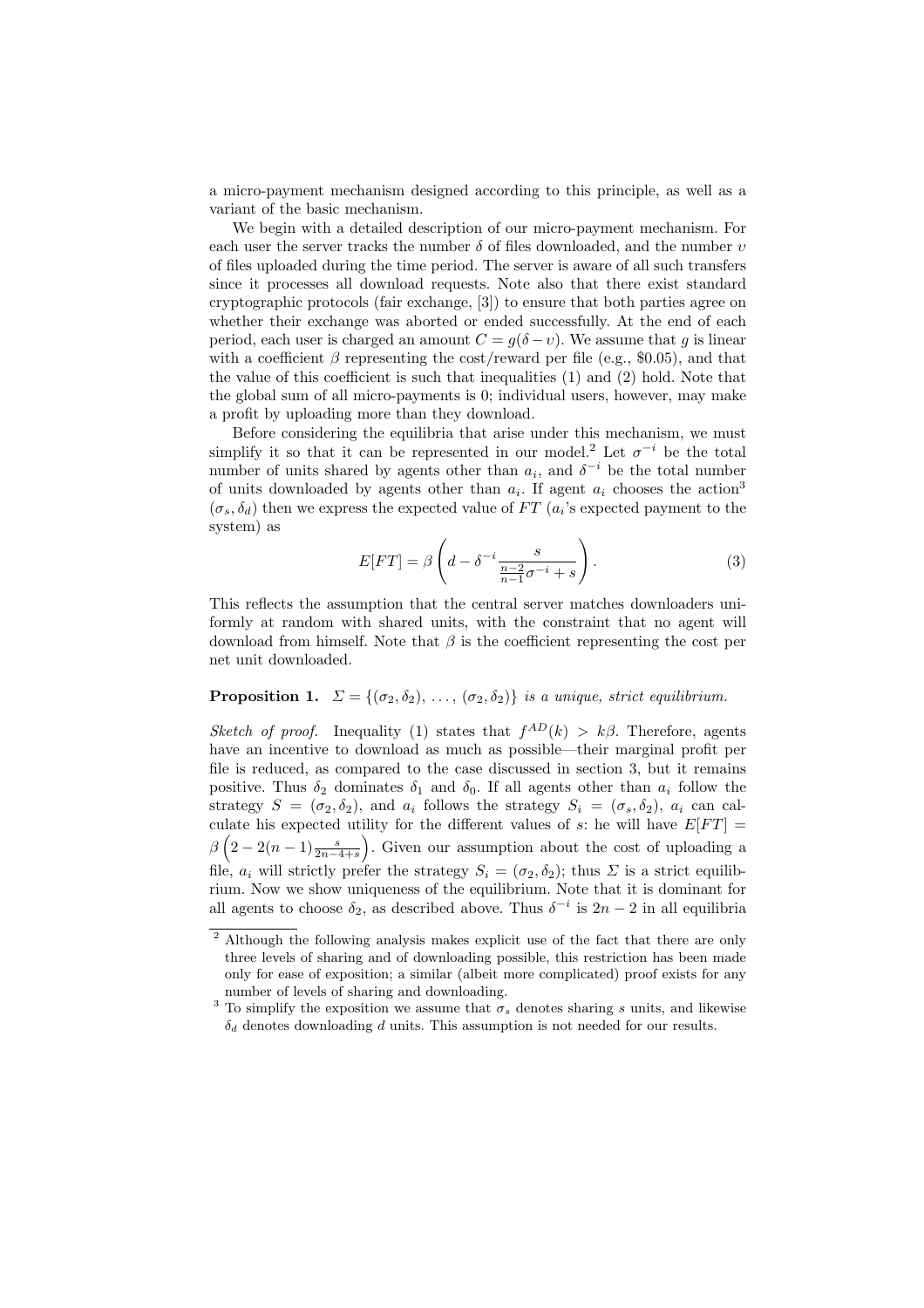for all *i*. Inequality (2) states that  $f^{DS}(k) + f^{BW}(k) < k\beta$ : sharing is worthwhile for an agent if every unit of sharing yields at least one unit of uploading on expectation. Substituting  $s = 2$  into the expression for expected uploading from equation (3), we find that it is thus worthwhile for an agent to choose the action  $\sigma_2$  when  $2(n-1) \frac{2}{\frac{n-2}{n-1}\sigma^{-i}+2} \geq 2$ . Rearranging, we find that  $\sigma_2$  is the most profitable strategy as long as  $\sigma^{-i} \leq 2(n-1)$ . This condition always holds since there are  $n-1$  agents other than i and each agent can only share up to 2 units; hence  $\Sigma$  is unique.

Note that the same analysis does not suffice for the case of risk-averse agents. The problem is that agents directly control their number of downloads, but only indirectly control their number of uploads through the number of files shared. Depending on the nature and degree of agents' risk aversion and their particular utility functions, they may prefer to reduce their downloads to reduce their worst-case payments to the network. Since the behavior of risk-averse agents depends so heavily on the particular assumptions we make about them we do not give a formal analysis here; however, we return to this issue in section 6.

#### **4.1 Quantized Micro-Payment Mechanisms**

Empirical evidence suggests that users strongly dislike micro-payments: having to decide before each download if a file is worth a few cents imposes mental decision costs [9]. Users often prefer flat pricing plans, even when such mechanisms may increase their expected costs. To address this problem we introduce a quantized micro-payment mechanism where users pay for downloads in blocks of b files, where b is a fixed parameter. At the end of a time period, the number of files downloaded by a user is rounded up to the next multiple of  $b$ , and the user is charged for the number of blocks used. The pricing mechanism for serving files is unchanged. Note that when  $b = 1$  we return to the original micro-payment mechanism, while we approach a purely flat-rate pricing plan as b grows. In practice, we consider values of b on the order of the number of files that an average user would download per time period.

We do not present an analysis of this class of mechanisms, for two reasons. First, in the abstract these quantized mechanisms are the same as general micropayment schemes, except that it is irrational for agents to download a number of files that is not an even multiple of b (unless of course an agent has reached the maximum number of files that he desires). The key advantage of this class of mechanisms is that agents are spared the mental decision costs associated with per-download pricing; since we do not explicitly include this cost in agents' utility functions, the elimination of this cost does not affect the analysis. Second, this class of mechanisms does not fit easily into our simplistic model for user actions: as we allow only three levels of downloading, it is unclear what to quantize. From the analysis in section 4 it is easy to see that if we charge agents the same for  $\delta_1$  as for  $\delta_2$  the original equilibrium is preserved: agents will simply be provided with additional incentive for taking the actions that they would take anyway.

There are, however, some interesting practical issues arising from this class of micro-payment mechanisms. First we expose a way in which agents could gain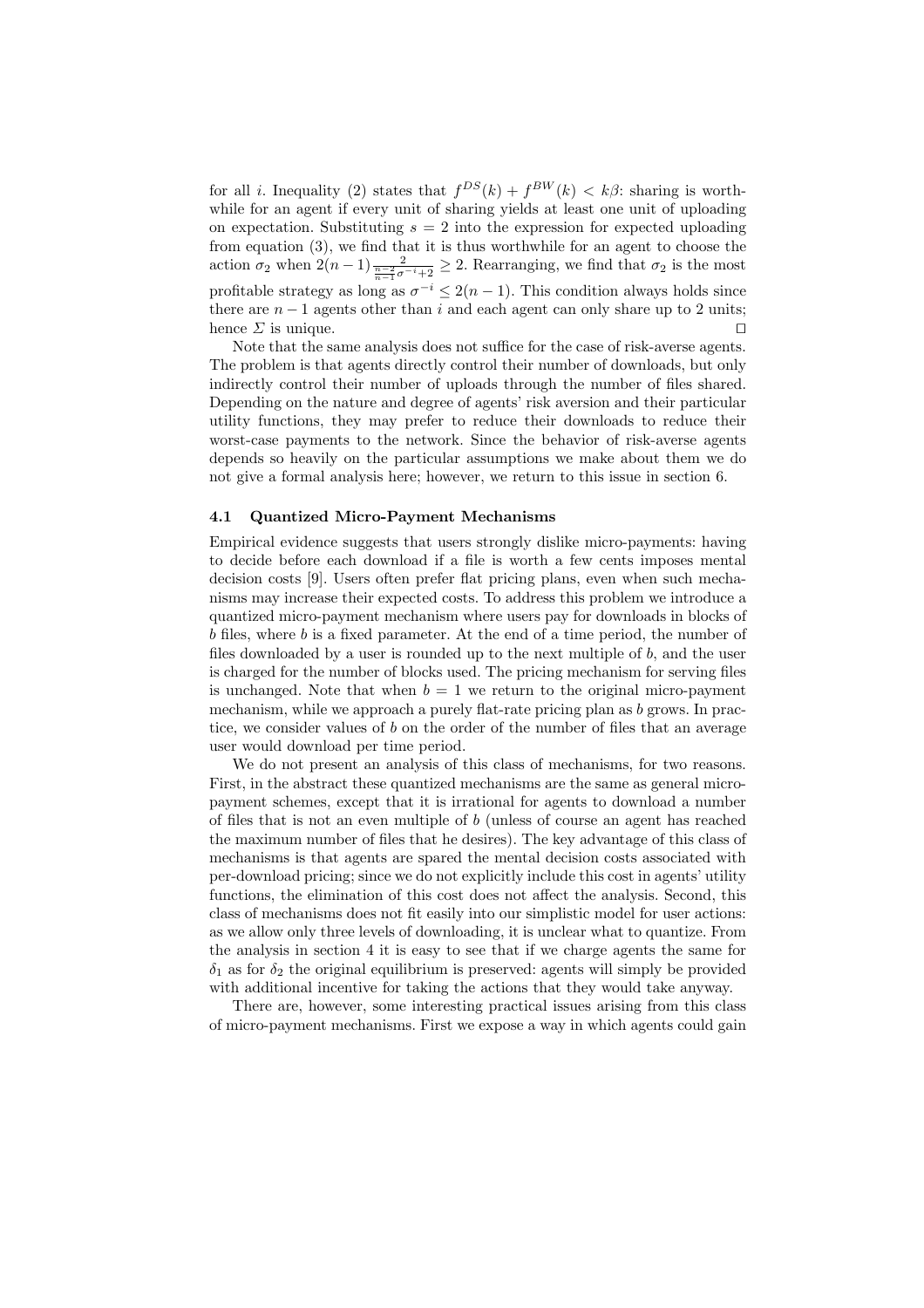through collusion, and present two possible remedies. We also consider problems arising from the trading of rare files and suggest one solution.

First we examine an important way in which this mechanism could be attacked. Quantized micro-payment mechanisms have the property that after one file has been downloaded, the marginal cost of downloading the remaining  $b-1$ files belonging to the same block is zero. Towards the end of a payment period, users may take advantage of zero-marginal-cost downloads left in their account to download files from friends, in order to cause these friends to receive the payment for serving these files. A coalition of users could agree to download excess files from each other and share the profit. The cost to the server is proportional to the difference between the number of files in a block and the average number of files actually desired by agents. However, this collusion can only reduce profits back to the case of simple micro-payments discussed above, where every download corresponds to an upload credited to another agent.

We can modify the quantized payment mechanism so that it is harder for users to direct their zero-marginal-cost downloads to other specific users. This makes it harder for a coalition to generate money for itself: if a user has no control over who is making a profit out of his downloads, this attack becomes less profitable. We could modify our mechanism in one of two ways. First, the server can reply to each download request with a list of users serving files that match the request, but hide the identities of all the users. A user can choose to download from any of the locations listed, but cannot specifically single out his friends. Second, the server can reply to each download request with a random subset of all the users serving files that match the request. In this case user identities do not need to be hidden.

Observe that these solutions only make it less efficient to direct zero-marginalcost downloads to friends, but by no means make it impossible. Furthermore, these solutions are less and less effective as the number of users sharing a given file decreases, because a user who stores files that are sufficiently rare will receive a large fraction of all the download requests for these files. Thus we propose that rare files (file for which the number of copies available falls below a threshold) be treated differently from files that are more frequent. We cannot simply refuse to credit users who serve rare files, because this would create a strong disincentive for introducing new files into the system. Instead, the central server can give users no credit for serving rare files, but keep track of all the exchanges of rare files. If a file exceeds the threshold of frequency and becomes sufficiently popular, the users who shared it while it was still rare can be credited retroactively.

### **5 Rewards for Sharing**

Previously, we focused on influencing users' consumption by penalizing downloads and rewarding uploads. We take a different approach here: we continue to penalize downloads, but we now consider rewarding agents in proportion to the amount of material they share rather than the number of uploads they provide.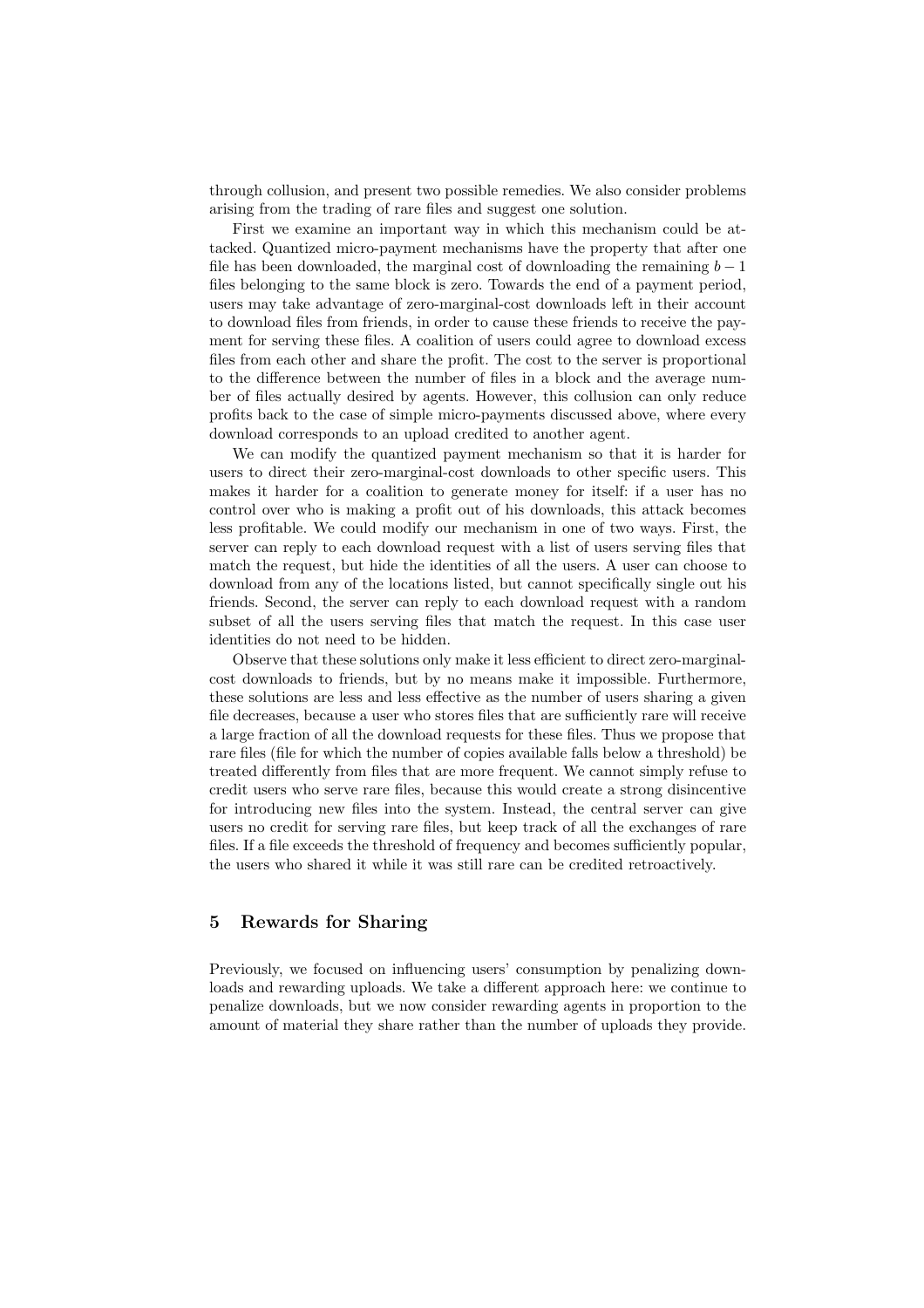The mechanism we consider makes use of an internal currency, "points."<sup>4</sup> Agents are allowed to buy points either with money or with contributions to the network, but they are not allowed to convert points back into money. Since agents cannot "cash out" their points, they might be allowed to maintain a balance from one time period to the next. We do not consider such a rolling balance since we model a single time period; furthermore, in a repeated equilibrium agents would have no incentive for accumulating more points than they spend.<sup>5</sup> Agents' payment for sharing is  $\int M(t) dt$ , where  $M(t)$  is a measure of the amount of data made available for download at time  $t$  and the integral is taken over the whole time period. Downloading a file costs  $cm$  points, where  $m$  is a measure of the file's size and  $c$  is a constant. Intuitively,  $c$  represents the number of hours one file must be shared in order for the cost of one download to be waived.

As above, we must simplify this mechanism in order to analyze it according to our game theoretic model. One point costs  $\beta$ , where  $\beta$  is set to a value such that inequalities (1) and (2) hold. Furthermore, assume that all files have the same size and that agents always share files for the same amount of time (one time period). Each level of sharing in one time period earns one point (e.g.,  $\sigma_2$ ) is worth two points). We take  $c = 1$ , so each level of downloading costs one point. Downloaded files are not shared in the same time period as they were downloaded. As above, we assume that downloaders are matched uniformly at random with shared units, and that no agent may download from himself. Thus, if  $a_i$  shares at level s then his expected number of uploads,  $v_i$ , is:

$$
E[v_i] = \delta^{-i} \frac{s}{\frac{n-2}{n-1}\sigma^{-i} + s}.
$$
\n(4)

**Proposition 2.**  $\Sigma = \{(\sigma_2, \delta_2), \ldots, (\sigma_2, \delta_2)\}\$ is a strict equilibrium.

Sketch of proof. Consider  $n-1$  agents playing the strategy  $S = (\sigma_2, \delta_2)$ , and an agent  $a_i$  who must determine his best response. From inequality (1),  $f^{AD}(k)$ kβ,  $\delta_2$  dominates  $\delta_1$  and  $\delta_0$ . Thus  $a_i$  will play  $S = (\sigma_s, \delta_2)$  and must choose a value for s. If  $a_i$  plays  $\sigma_0$ ,  $\sigma_1$  or  $\sigma_2$  his expected number of uploads (given the other agents' strategies) will be 0, just under 1 or 2 respectively, and thus his expected financial transfer to the system will be  $2\beta$ , slightly more than  $\beta$  or 0. Inequality (2),  $f^{BW}(k) + f^{DS}(k) < k\beta$ , tells us that agents prefer to share at level k and upload at level k than to pay the system for k points. Since sharing at level 2 leads to uploading at level 2 on expectation, given the other agents' strategies,  $a_i$ 's expected utility is maximized by the action  $\sigma_2$ . Therefore  $\Sigma$  is a strict equilibrium.

However,  $\Sigma$  is not a unique equilibrium. Indeed, point-based schemes have the drawback that they can give rise to a degenerate equilibrium in which all

<sup>&</sup>lt;sup>4</sup> Similar ideas have been used by a variety of web services, e.g. www.mojonation.net. <sup>5</sup> Agents might be encouraged to accumulate points if high balances were rewarded with faster downloads, early access to popular files or other privileges. However, as this intriguing possibility depends heavily on agents' particular utility functions as well as on details about the file sharing system, we do not pursue it further here.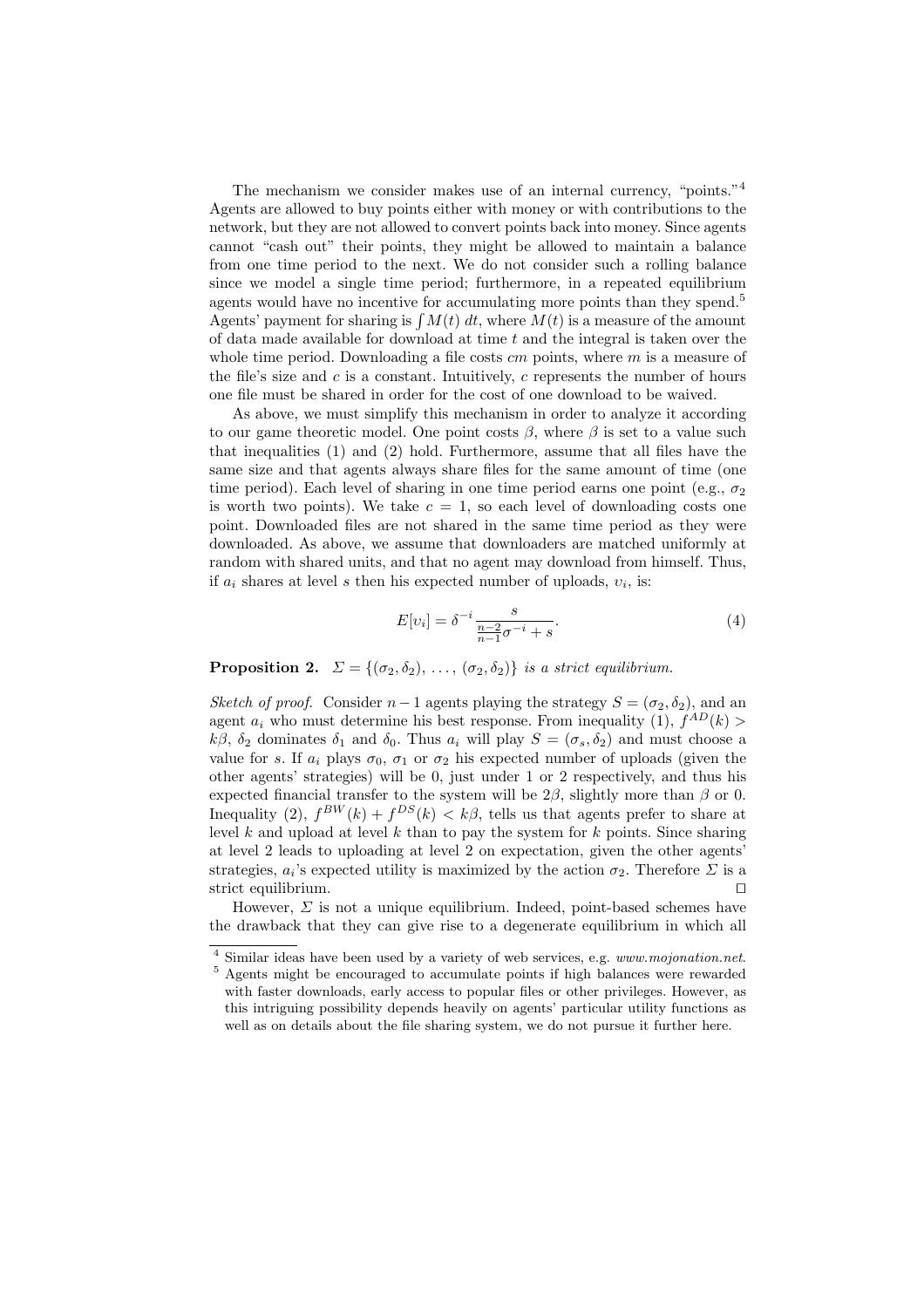agents download at the highest level and share nothing at all. This can be proven in several ways; we present the simplest proof, which requires the assumption that points have no value if not redeemed to pay for downloads.

### **Proposition 3.**  $\Sigma = \{(\sigma_0, \delta_2), \ldots, (\sigma_0, \delta_2)\}\$ is a strict equilibrium.

Sketch of proof. Consider  $n-1$  agents playing the strategy  $S = (\sigma_0, \delta_2)$ , and an agent  $a_i$  who must determine his best response. As above,  $\delta_2$  is dominant by the first assumption. Thus  $a_i$  who will play  $S = (\sigma_s, \delta_2)$  and must choose a value for s. Since all other agents play  $\sigma_0$ , there exist no files to download. Thus gaining points will yield no utility for  $a_i$ , by the assumption in the preamble. Furthermore, since all other agents play  $\delta_2$ ,  $a_i$  will be made to serve files for all other agents' download requests, bringing him negative utility. He is therefore best off following strategy S, and so  $\Sigma$  is a strict equilibrium.

This analysis leaves it unclear what equilibrium will be reached in play. We attempt to provide some answers in our experimental section.

We now consider more practical issues arising from this mechanism. First we consider agents' opportunities for collusion and for other undesirable exploitation of the system, and discuss remedies.

Unlike quantized micro-payments, this mechanism does not interfere with download patterns. Instead it always gives the right incentives for consumption, since there is no way for colluding users to make money by downloading from each other. However, this mechanism alters agents' incentives for sharing files. The key problem is that agents have negative utility for the consumption of bandwidth, which only occurs when shared files are actually downloaded. In order to conserve bandwidth, agents may make their collections available at low-usage times, or alternately offer unpopular files. This may reduce the overall value of the network. A possible remedy is to offer distributors different rewards based on expected download demand. The formula to reward distributors thus becomes  $\int M(t)\lambda(t) dt$ , where  $\lambda(t)$  is a scaling factor proportional to expected demand. This ensures that the files are available at the right times. The problem of users preferring to share unpopular files can also be addressed through the introduction of a similar coefficient.

Another challenge is that agents cannot be expected to make (and honor) a commitment to share a file for hours into the future. It is much more likely that agents will start and stop sharing unpredictably, sharing only when their computer is idle. A mechanism that accommodates such behavior is likely to be more useful; however, this accommodation must be balanced by ensuring that agents are not able to cheat by suddenly claiming to lose their idle status as soon as they receive an upload request.

#### **6 Experiments**

The previous sections analyzed the existence of equilibria for all our mechanisms under simplifying assumptions. Here we test our mechanisms in simulations that more accurately reflect the real world. We enrich our theoretical model by introducing different types of files and agents, and by considering risk-averse agents.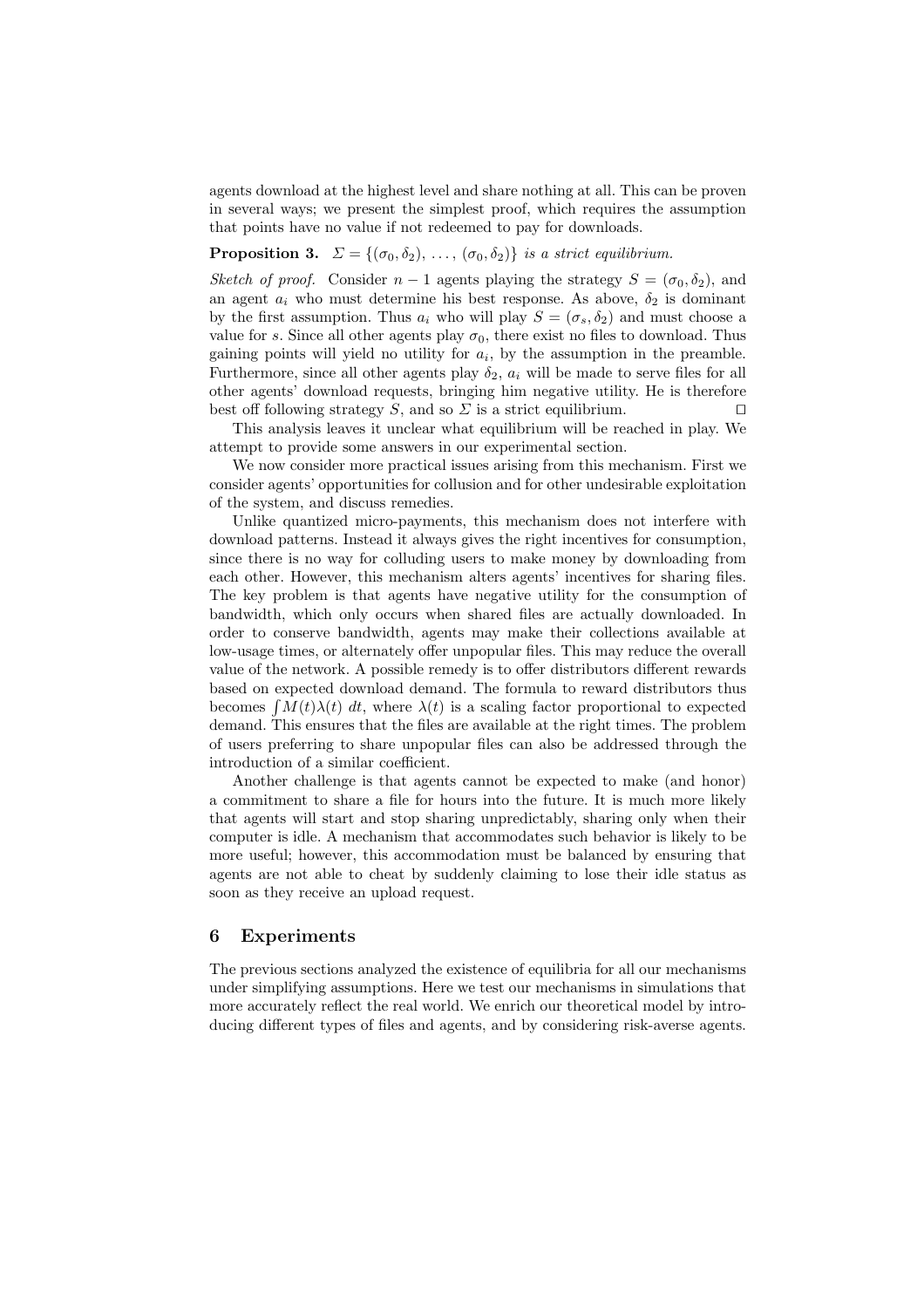#### **6.1 Experimental Setup**

We extend upon our theoretical model in two ways. First, we consider action spaces for agents more fine-grained than the three levels of downloading and sharing discussed so far. Second, we consider files of several kinds and agents of several types. Recall that agents with different types have different utility functions; in our experiments agents differ according to their (fixed) preferences for different kinds of files. Agent utility functions differ as follows:

- **Altruism:**  $f(AL) = \rho AL$  where  $\rho$  is drawn uniformly from  $[\rho_{\min}, \rho_{\max}]$ .
- **Disk space:** the function  $f(DS)$  is set to emulate an agent with maximal storage space d, where d is chosen uniformly from  $[d_{\min}, d_{\max}]$ .
- **File type preferences:** the term  $f(AD)$  is decomposed into  $\mu \sum_i f_i(AD_i)$ , where each  $i$  represents a different kind of file. Agents' preferences for each kind of file are reflected by different  $f_i$  functions. The factor  $\mu$  is chosen uniformly at random in  $[\mu_{\min}, \mu_{\max}]$  for each agent.

In the simulation of micro-payment mechanisms, our agents are stateless (they do not keep track of the amount of money they spend or make). In the simulation of point-based mechanisms, we define states according to the number of points accumulated by an agent. Points have no intrinsic value to agents, but an agent who runs out of points must purchase more with money.

All the other parameters of our mechanisms are fixed and equal for all agents. We model agents' utility for money as  $U(x) = A \ln(1 + \frac{x}{A})$ . As A tends to infinity, U becomes linear; this allows us to observe changes as agents go from risk-aversion to risk-neutrality. This model of risk aversion is supported by experimental evidence; see, e.g., [6].

#### **6.2 Learning Algorithm**

We take an approach similar to that of fictitious play [4] to model the behavior of agents. Agents behave as if other agents' strategies were fixed (i.e., as though other agents do not act strategically), and make a best response based on their observations of other agents' actions. Although agent behavior is not strategic in this model, strategy convergence corresponds to a Nash equilibrium. This is because convergence corresponds to the situation where each agent's best response is to maintain his strategy, given the assumption that all other agents are fixed in their strategies. An agent could attempt to learn either the joint distribution of other agents' strategies, as in a fictitious play model, or the expected payoffs associated with its own strategies. In a sufficiently symmetric and regular world populated by sufficiently many agents, the joint distribution can safely be neglected. As P2P systems typically involve very large numbers of agents, agents in our model attempt to learn the payoffs associated with their own strategy, without modelling other agents.

Agents use the temporal difference (TD) Q-learning algorithm to learn these best responses. This algorithm learns the expected utilities of (state,action) pairs (called Q-values). The best response is the action that gives the highest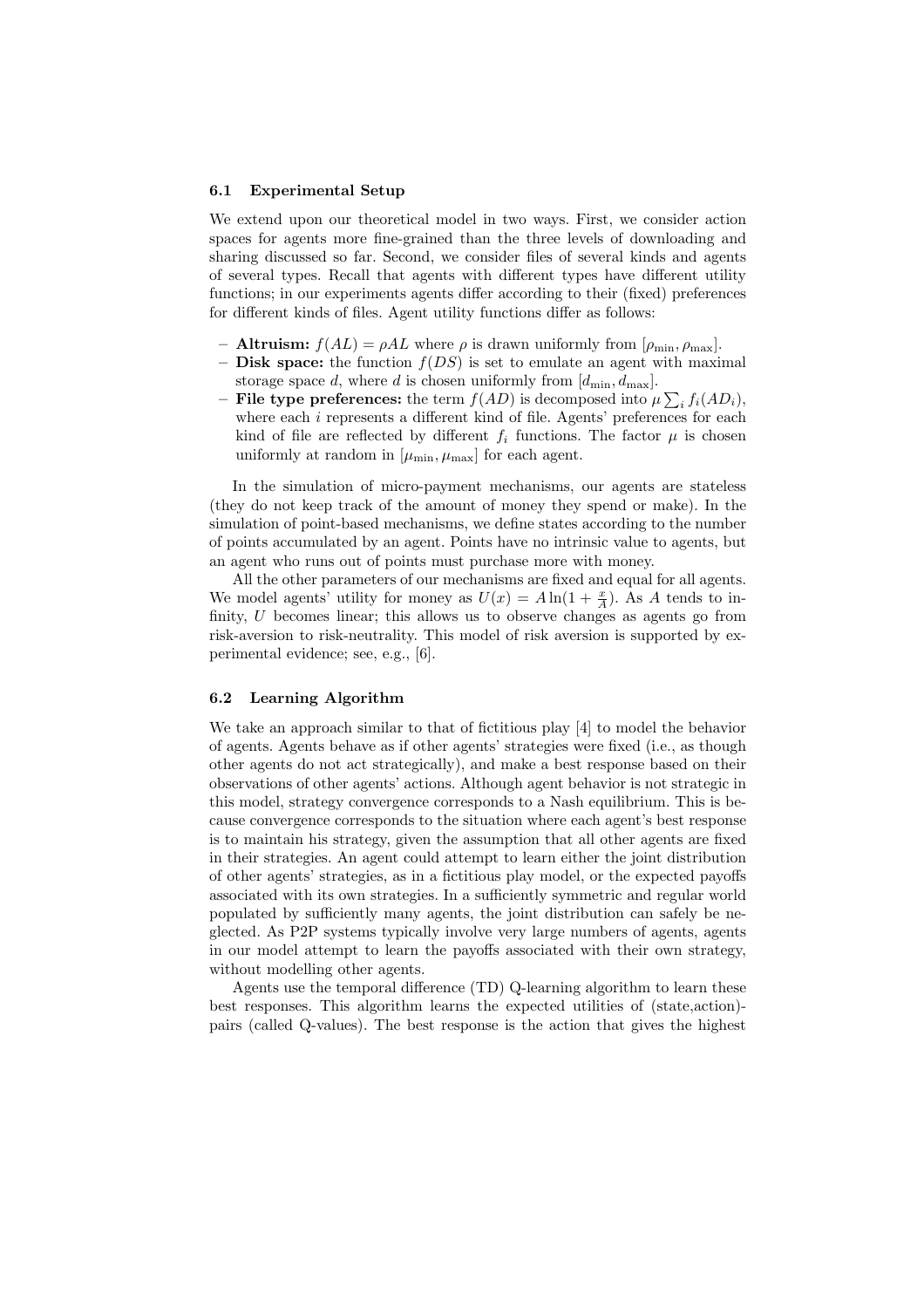expected payoff. The Q-learning algorithm assumes that the environment does not evolve over time, but decay enables agents to also do well in a slowly changing environment. We use the standard update equation for TD Q-learning,  $Q(a, s) \leftarrow$  $(1-\alpha)Q(a,s) + \alpha(P(a,s) + c \cdot \max_{a'} Q(a',s'))$ , where a is the action that the agent took, s is the current state, s' is the new state and  $P(a, s)$  is the payoff of the current round (both are chosen probabilistically by the model as a function of other agents' behavior). The decay  $0 < \alpha < 1$  and the future income discount  $0 < c < 1$  are fixed.

#### **6.3 Experimental Results**

First, our simulations confirm the existence of equilibria for the micro-payment and point-based mechanisms in the richer setting described above. These equilibria generalize those described in our analysis, giving evidence that our experimental assumptions are reasonable. Fig. 1 shows strategy convergence:



Second, we demonstrate that our model is complex enough to exhibit nontrivial effects. Fig. 2 shows the behavior of non-altruistic agents in the presence of altruistic agents under the point-based mechanism. As the proportion of altruistic agents increases from 0 to 1, non-altruistic agents discover that they can download more and therefore have to share more to compensate for the point cost of their downloads. Third, we tested the robustness of our simulations. Overall, we found the simulations to be quite robust: we observed qualitatively similar results under very different sets of parameters for the number and types of files and for the size of the action space for agents. Agents with a wider choice of actions (more options for downloads and sharing) achieve higher payoffs, but the results remain quantitatively the same. As an example, two runs of the experiment described above, with agents given 9 and 35 actions in their strategy spaces, produced essentially the same result (Fig. 2). Finally, we studied the influence of risk aversion on agent's behavior in the micro-payment scheme (Fig. 3). We plot the number of files shared in the system as a function of  $A$ , agents' value for money. As A decreases, agents become more risk-averse. We observed that risk-averse agents tend to cut their spending and scale down their contributions to the system because of their uncertainty about how many other agents will download their shared files.